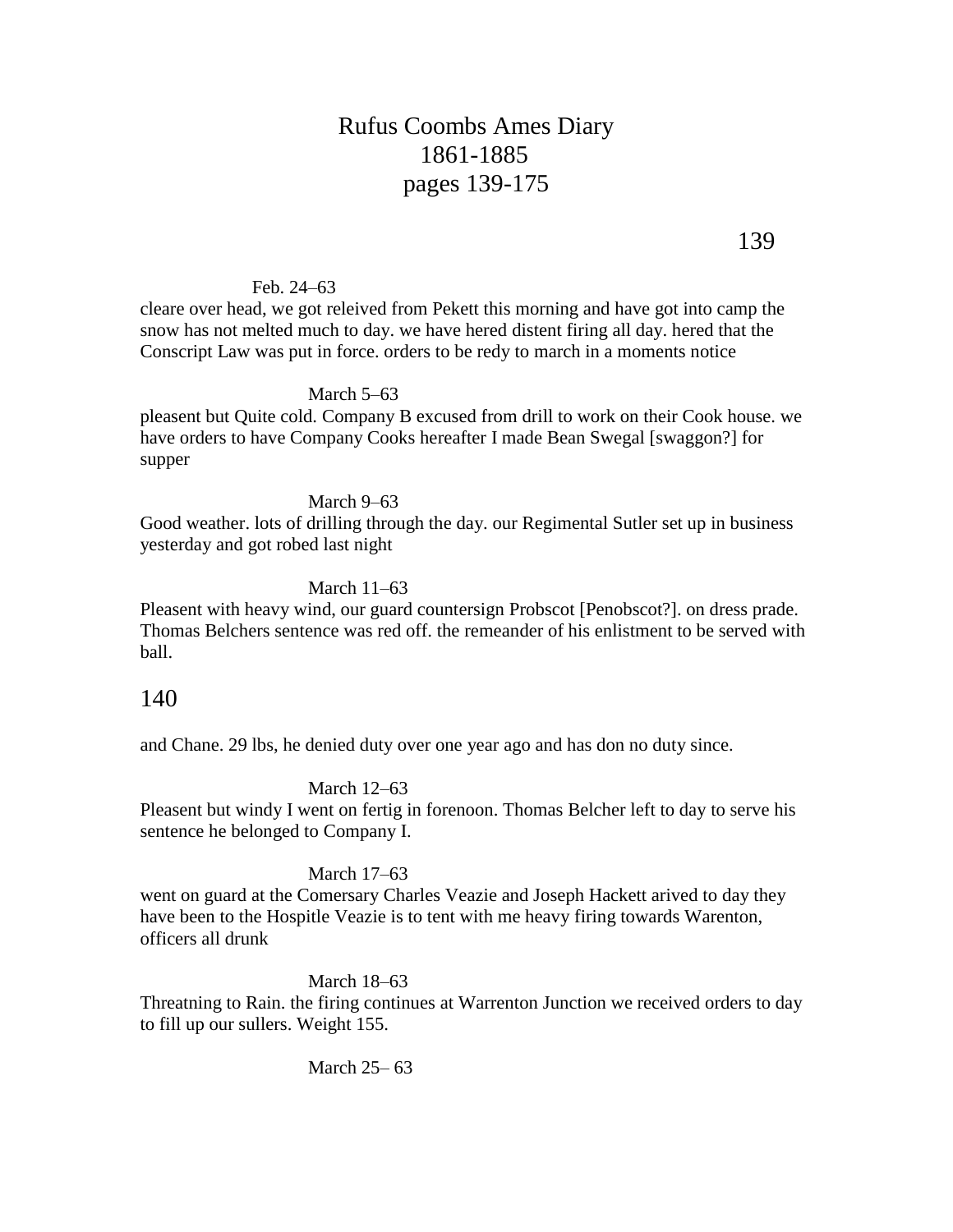Rained hard through the night but is pleasent to day. orders came before day light this morn. to be redy to

## 141

move in a moments notice, leaving Knapsacks in camp we have drilled to day as usual.

### March 26-63

Snowed through the day. in forenoon fell in for Review but the order was counterminded. untill afternoon then we had a Division review by General Meade<sup>1</sup> and Gen Griffin

## April  $1<sup>st</sup>$ –63

windy and very cold. been on fertig all day. Troops have been moving through the night. John Collins is here on a visit. he is acting Master in the Navie.

### April 5–63

Stormy and windy. 8 inches of snow fell last night but it went off through the day. Adjutent Mugett brother to Capt Mugett has left us to take comand of a Nigroe Regiment

April  $9 - 63$ we was Reviewed to day, by President Lincoln.

## 142

 $\overline{a}$ 

### April  $12 - 63$

we fell in for Regimentle inspection but the order counterminded and we had a Bragade Review and was Reviewed by a Swedish General.

### April 14–63

pleasent and warm. Alvin not very well. orders came to move with 8 days Raitions packed in Knapsacks, packed up our extry things in a box to be sent to Georgetown.

### April 15–63

Rainy last night and to day the Cavelry moved last night. went to their camp ground and found a Pistol

### April 17– 63

I started this morning at 7 oclock for peaket. the regiment is to go on a Grand Review to day. just before dark hered that the Marques were packed

### April 25–63

two years ago to day we signed Papers to serve the Govermint three months and to day 60 of us claimed our discharge

<sup>&</sup>lt;sup>1</sup> Meade was placed in charge of the V Corps after the Battle of Fredericksburg.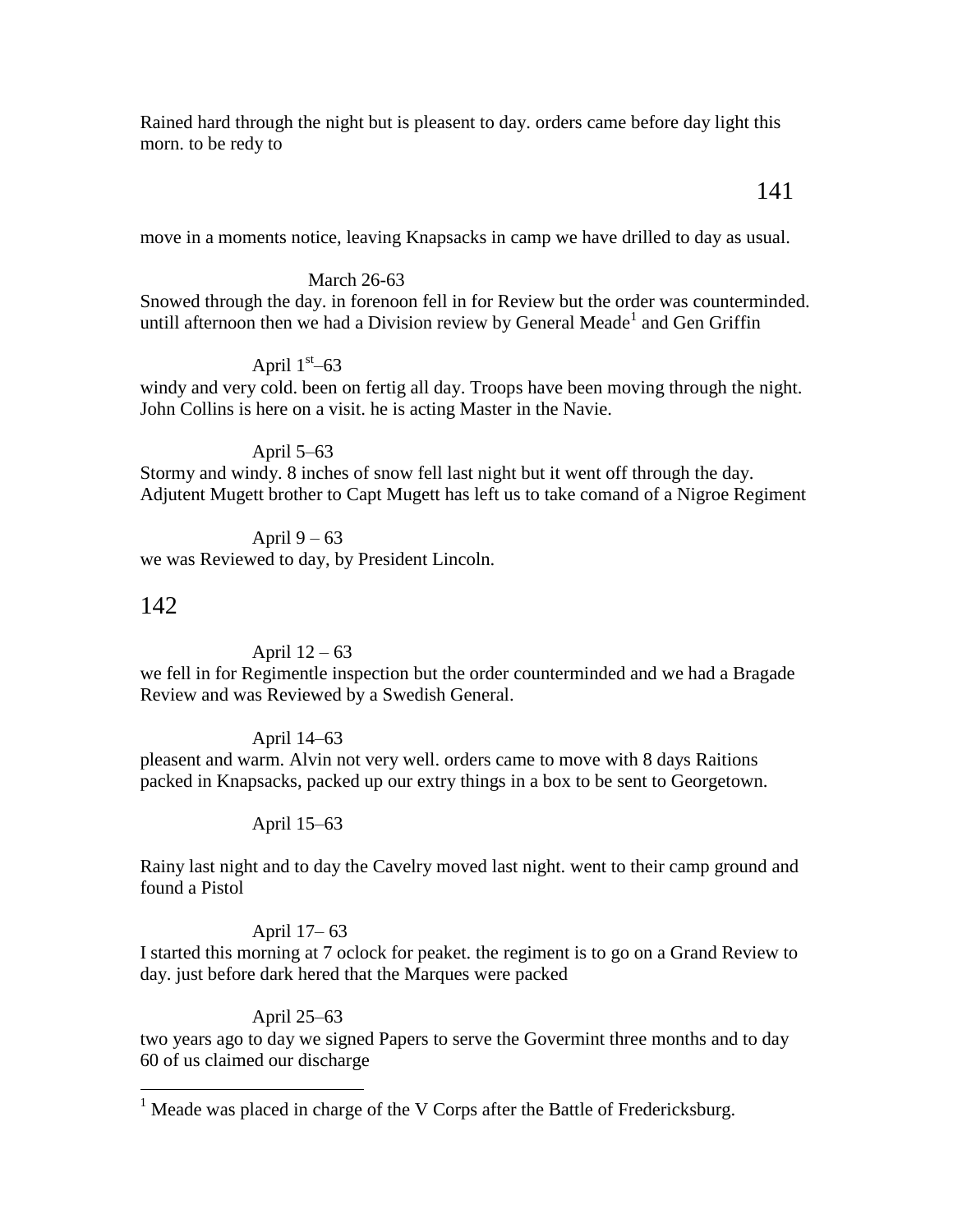on the strength of that, ad we carred our guns and equipments in and denied further duty. we was put under arest and marched to our Brigadears Generals Head Quarter he came out with his arms full of Law Books, and read the Law to us for about one hour. showing us what the penilty was for dening duty. after all this preamble he went to the right of the 60 and asked each one as he came down the line if he still persisted in denying duty if he did to step two paces in front. every one stept in front but one. the Gen then turned to the officer of the Guard and told him to march us back to our Quarters, and keep a guard over us. in the afternoon the Colonel sent for us, and told us that he had been to see Gen. Meade and that Meade said that we should certainly be on our way home by the 20 of May. then the Colonel coxed us to come back in the ranks giving his word and honor that we should go home by that time. we held a counsel and agreed to go back in the ranks untill that time.

## 144

### April 27 –63

fine weather we started this aforenoon on the march with 8 days raitions at sundown, got to one of our old camp grounds stopt all night.

### April 28–63

some Rain. we started again at noon and marched untill 10 in the evening most of the boys in the rear. we have had a very hard march.

#### April 29 – 63

we started at 8 this morn. crossed the Rapihannoc and Rapidan Rivers. I am in the rear. I concluded not to swim the Rapidan but followed the shore along untill I found a Punt, and crossed in her. where the Regiment crossed the water was over three feet deap and run very swift. heavy chearing in front.

## Mechanicksvill May 1<sup>st</sup>–63

got up with the Regiment last night we have found the Rebels here in force, here, and, we have been advancing slowly up to them. the Army is getting

## 145

in position and there is a considble firing on both sides. but towards night about the whole Army was engaged and we had Quite a battle. no great advantage gained on either side, but we fell back a few rods, and comenced throwing up brest works. as we had no shovels we used tin plates beyenots enything that we could get aholt of. the dead and wounded are ling between the two lines of battle and the wood got a fire burning some of them up.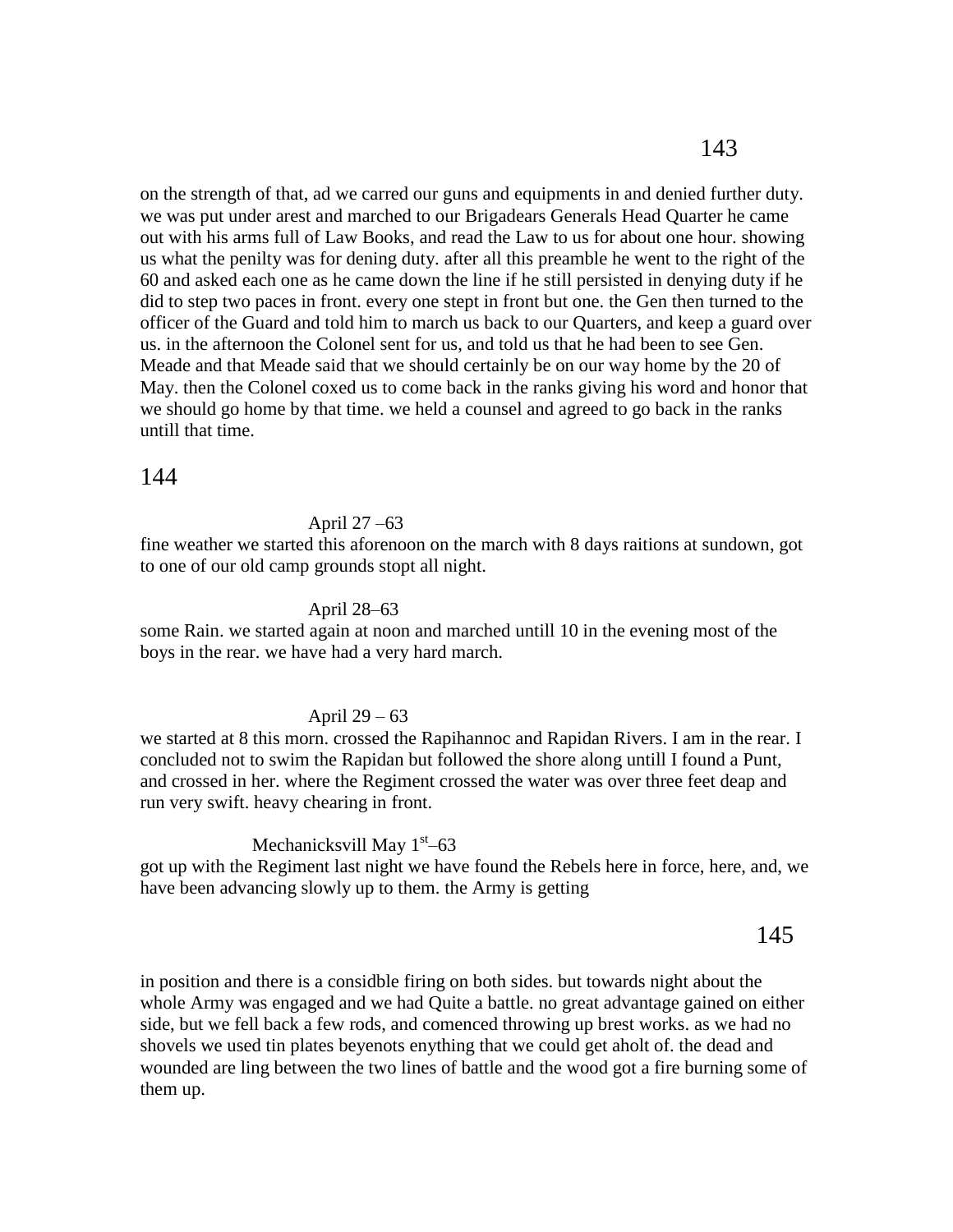#### Mechanicksvill May 3 –63

pleasent and warm. there has been considble sharp firing all along the line to day. and we have been expecting that the Rebs would advance on us all day. there is a pile of Knapsacks in front of us, and Alvin went out to the pile and got two, and coming back the rebels fired at him three or four times. in one of the Knapsacks was a Pistol. (I have that Pistol now)

Mechanicksvill May 4 –63 a fine day. we have expected that the Rebels were agoing to advance on us.

## 146

 $\overline{a}$ 

all day. but they have don nothing but keep up a sharp firing. we felt of them just before dark. we don some work on our brestworks through the night

#### Mechanicksvill May  $6 - 63$

Rained very hard all last night. we are still behind our rude Brestworks, we passed a very diagreeble night. we have been here since the third, on the most exposed part of our line, and our Brest works not being a sefishent protection we have been under the Rebel fire night and day. it has not cleared off yet the Army has been Falling back all night acrost the Rapidan River. and this morning at daylight our regiment was the only one in the works. we being left as rear guard/ and before the sunrise we left for the rear the Rebels found it out as soon as we moved. we had about two miles to go to get to the River. we fell back in good order making one stand when we had gon half the distence, after crossing the River on a Pontoon Bridge we stacked Arms, and assisted the Pontoon men in taking up

147

the Bridge it is surprising how Quick one of those Bridges can be taken up. it was onely a few moments and it was all on the Trains and on its way to the rear. the Rebels advanced on us While we were taking the Bridge up, but a few shots from a battery we had on a hill above us caused them to fall back for awhile. there was a Rebel soldier ling where we took the Bridge up. he was wounded in the Hip he beged very hard for some one to take him up and carry him to a house clost by. after the Bridge was taken care of some of the boys picked him up and careed him to the house. he was pleased as a little boy for he was very cold. he had been out in the cold rain so long that he was chiled through he did not look to be over 15 years old. we then fill back about three miles and at dark the Regiment got into a barn for a nights lodging and so ended the Battle of Mecanicksvill and the  $2<sup>nd</sup>$ time the Army has been defeted under Genral Burnside. (Mistake I think Hooker instead of Burnside)<sup>2</sup> [author's note]

<sup>&</sup>lt;sup>2</sup> Rufus is mistaken in the name/place of the battle. May 1- May 3, 1863was the Battle of Chancellorsville –near Fredericksburg. Mechanicsville (north of Richmond) was in June of 1862. The  $2<sup>nd</sup>$  ME was engaged at Gaines Mill as part of that 1862 battle. His correction to Hooker is accurate. Chancellorsville was Hooker's loss.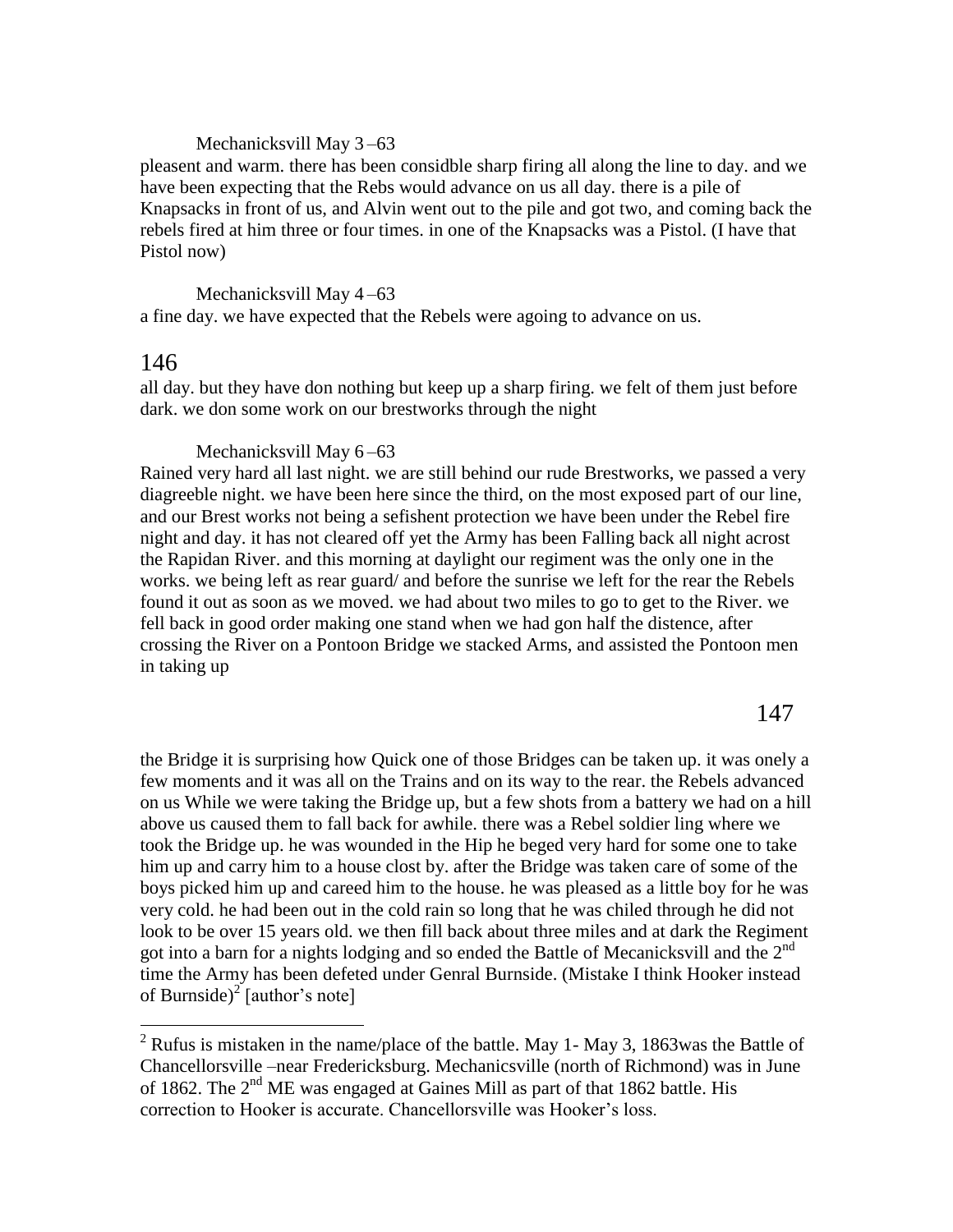#### Falmouth May 9–63

we got a good nights rest in the Barn and started early in the morning for our old camp ground where we arived at three in afternoon and have got marching orders.

#### Falmouth May 18–63

since May 7 we have remained here but have had marching orders most every day. been on drills and Reviews. Inspections camp guard and Peaket, and to day we have been on a Riview. the 5<sup>th</sup> Corps has been reveiwed. when we got back to camp we hered that our Quartermaster was turning in our things now it looks as if we was agoing home, and on Dress prade we felt more shore of it for we was told to be redy to start for home early in the morning. the Recruits to be put in the  $20<sup>th</sup>$  Maine<sup>3</sup>.

#### Falmouth May 20–63

we have had a fine day. we fill in line at 6 oclock and was escorted to the Depot by the 18<sup>th</sup> Mass Regiment who requested the privelage. there we got on the cars and went to Acqua

### 149

Creek. went on board of the Steamer Expounder, and arived at Washington at three in afternoon.

#### May  $21 - 63$

pleasent this morning we droped down to Alexandria took in Coal and started on our way home. yesterday and to day has been the two hapiest days of my life. John R Veazie who was wounded at the 2<sup>nd</sup> Bull Run and has been in the Hospitle ever since joined us here. he was wounded in the ancle and is lame yet.

#### May 22 –63

we ancored through the night but steamed up early this morning passed Cape Henry in afternoon

#### May 23–63

pleasent but windy. we have been plowing our way onward but the boys think we are slow. I think so myself

#### May 24–63

 $\overline{a}$ 

windy and overcast went into New Port R.I. Coaled up and then started again

<sup>&</sup>lt;sup>3</sup> He is referring to the 3 year recruits, Rufus was part of the original Company that signed for two years.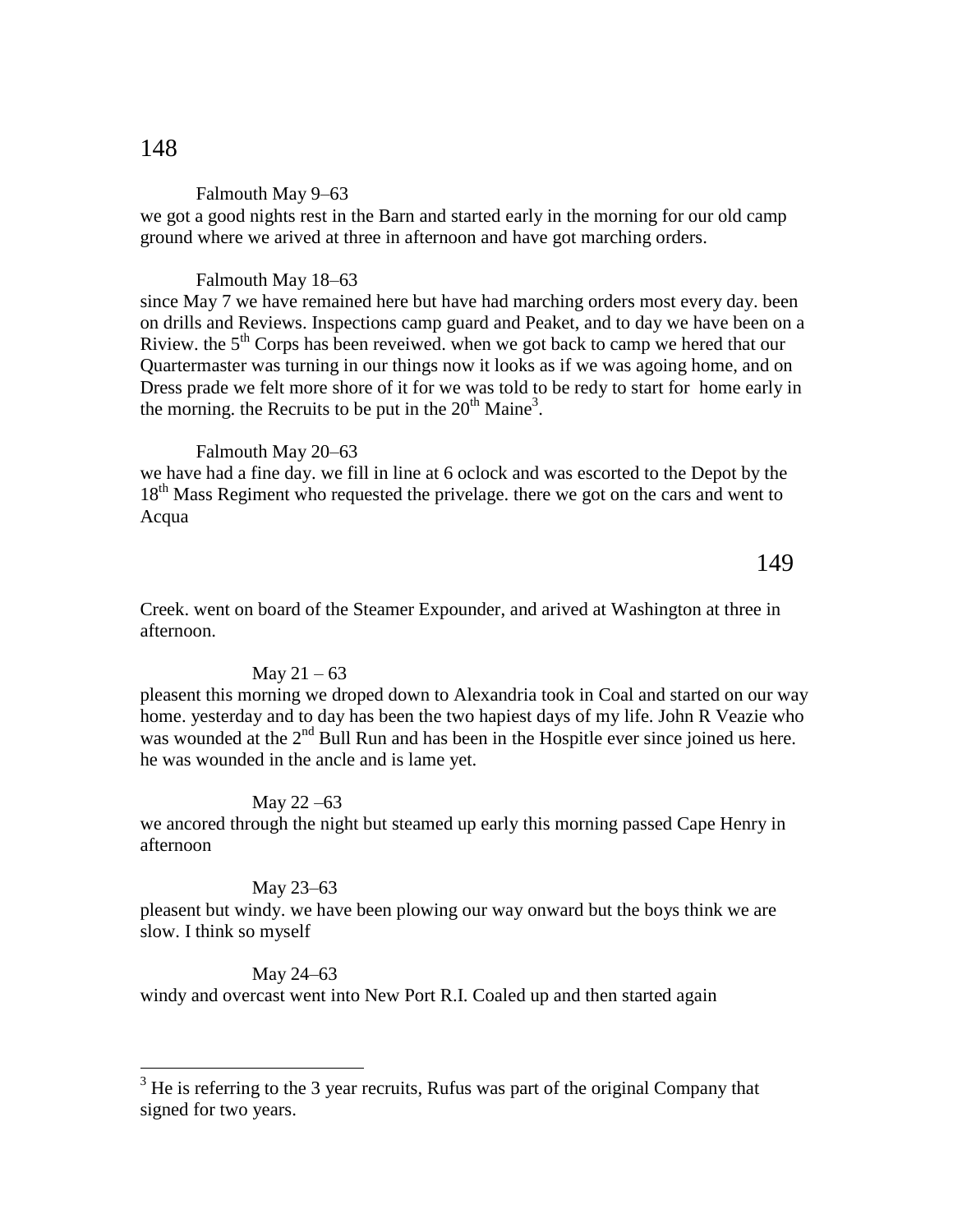### and got to Hames Hold at sundown where we stopt all night.

#### May 25–63

overcast and windy. left Homeshold at sunrise.

#### May 26–63

we arived at Buxport at 5 oclock. there we was met by a delegation from the commitee of arangements, and our old comander Colonel Roberts, who had in charge the old Flags of the regiment. at 10 we arived at Bangor. the Booming of cannon told the inhabitence that the  $2<sup>nd</sup>$  Maine was here. they had to put a gard on the wharf to keep the crowd back. we formed our lines on the wharf and was escorted by Militia and engines Company with bands of music marched to Broadway where an immence throng had assembled. filling the Square in the prosesion was the Adjutant General of the State with other dignitaries and a Company of discharged Soldiers of the Regiment. all along the line the buildings were dicorated. Flags flying and the Shiprey

151

had put on their best suit. we marched by a Stager where there were 32 Girls dressed in white who sang the song Welcome To The  $2<sup>nd</sup>$  Maine. there we had speaches of welcome, by Adjutant General Hudson, Ex Governor Washburn Vice President Hamlin, Lewis Barker Esq. Hon F A Pike, Profesor Harris and Col. Roberts. We was marched to Norumbega Hall which was splendidly decorated with Flags and bunting and the names of the Battles in which the Regiment was in. after the execises was over we was dismissed to go where we pleased. but to report in a few days to be discharged in Norumbega Hall we was fed a=n the fat of the Land. I see Mother while marching through the street.

Welcome to the 2<sup>nd</sup> Maine They are coming friends and Countrymen Five Hunderd Heroes. less Then marched benneath that Story Flag our perrild Land to Bless. Theyve withered neath the Southern suns Theyve fainted in the Camps Theuyve frozen in the sleety storms Theyve

## 152

Fainted in the swamps, Theyve left their honest prilgram Blood on fields with carnage wet. That we might keep our Nations name A name of Glory yet.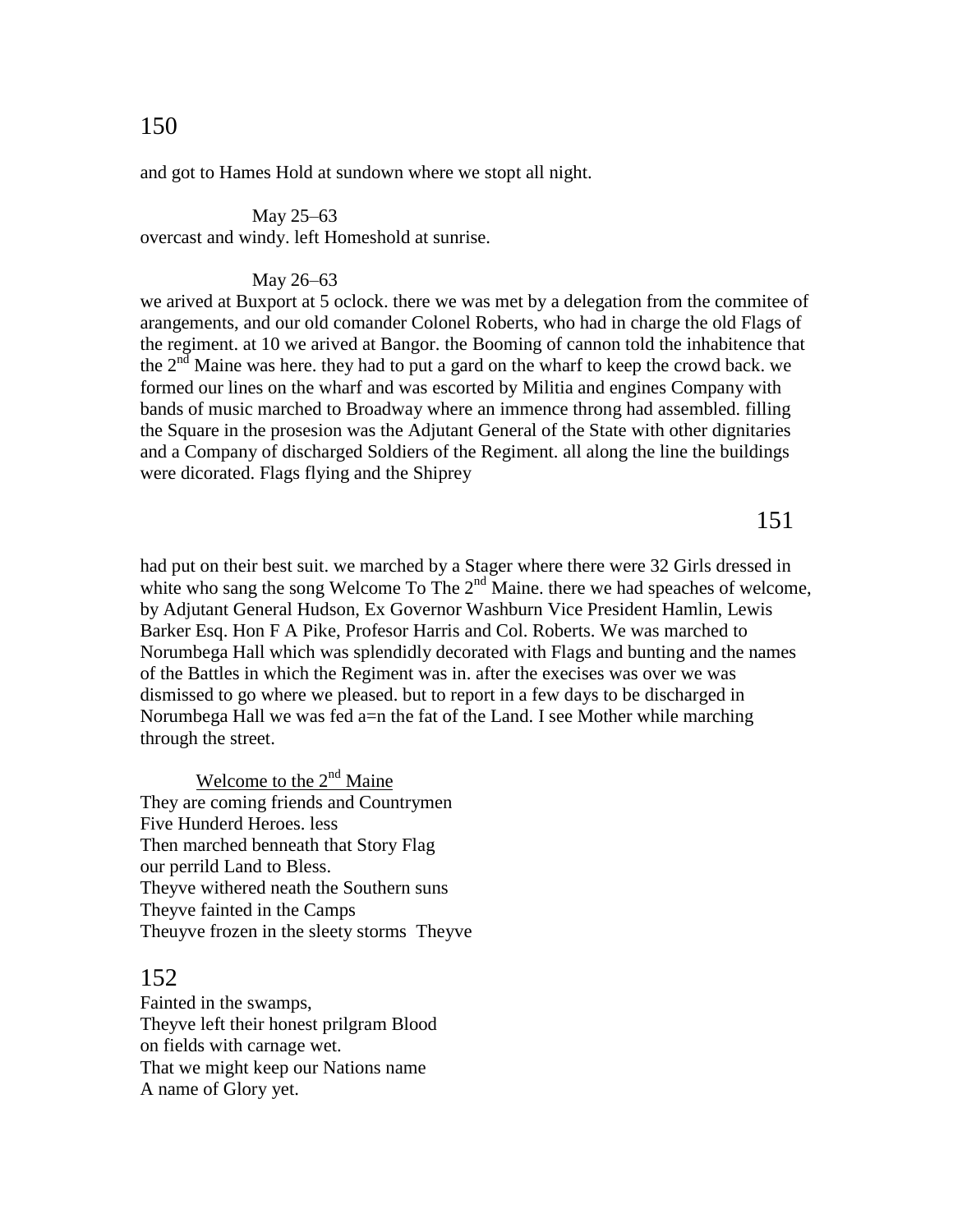All hearts are swelling proudly as we greet the handful Left. All eyes are dim with sorrown o'er The homes they find bereft

They left their hearths. They left their Loves. They jeoparded their all. They gave themselves with Noble trust At Sumters thrilling call. And now they come with Hissing hast As panting in his spead . To fetch our heroes laural wreaths Press on the Iron Steed our hearts beat fast in vaine we trye The blinding tears to hide. For floats aloft our spangled Flag In Glory and in Pride. Oh not the one of silken wech we Gave them when they went. We've laid that up in Glorious rest All Pierced and grimed and rent.

Thrice welcome be those broken ranks

strew flowers beneath their tread Not men at arms but Knights are they The Gallant Hooker send, So nobly have they suffered and so High a Honor sought. This rarest praise from heros lips their Faithful lives have bought. Thank God the souls, he gave our Boys Were souls so strong and true And not a single stain has marred that Starry field of blue. Our hearts are swelling proudly for The Vellent sons of Maine Our tears that all unbiden start are Not the tears of paine. Well done ye brave and faithful men Ye've earned your welcome home. From fields of stately valor back your Furrowed remnents come. We thank you for the lustre shed on us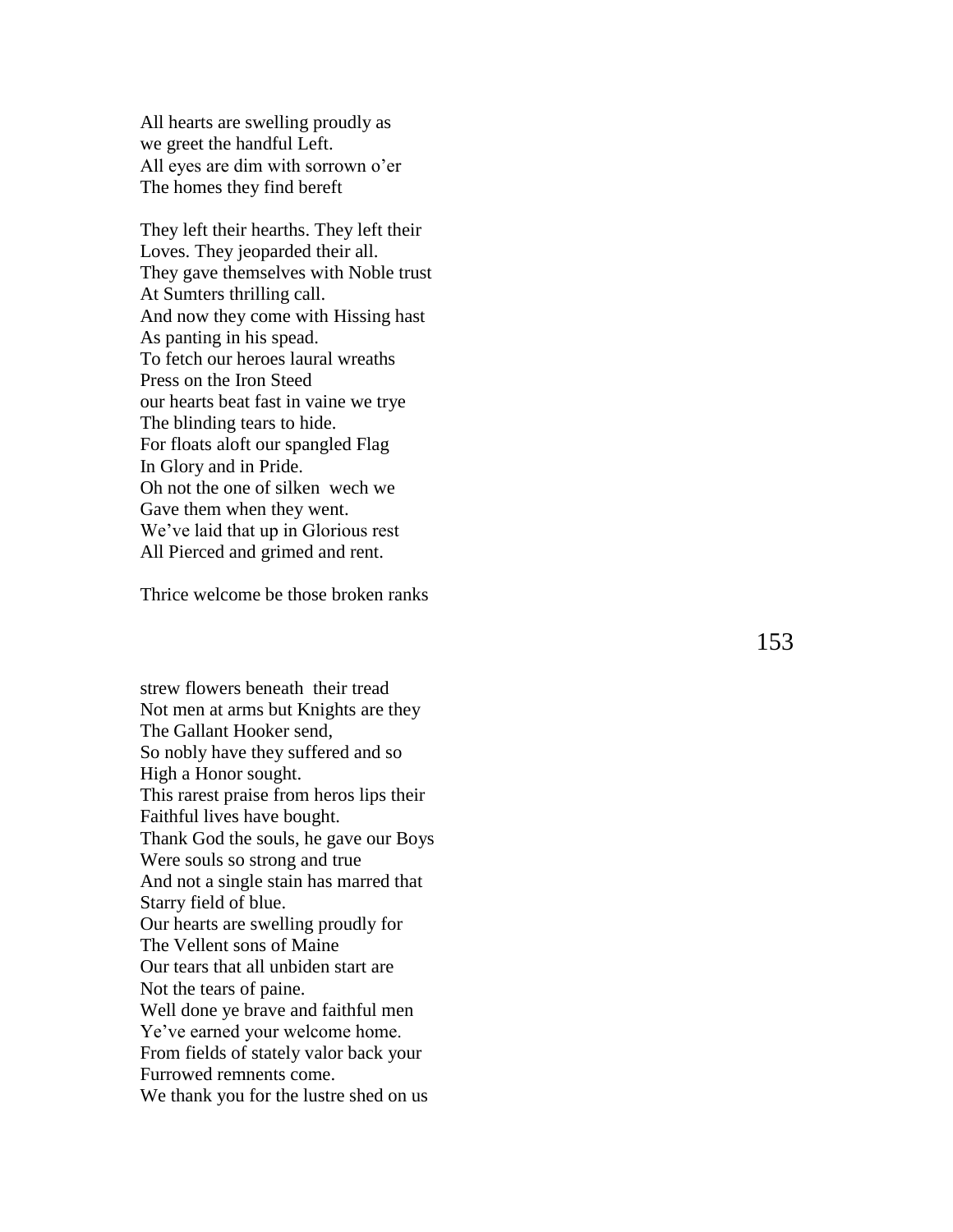By deads like yours. For tales we'll tell our children to in Future sunbright hours. When rebel chiefs are lifted up and Treasons fires are down When old Columbia sparkels forth in Freedoms proud new crown. We'll shed those tears as now we do which

154

Are no tears of pain And tell our Childrens listening ears Of the Grand Old Second Maine

After giving up our guns and equipments we scattered each one went as he pleased. the Castine boys went on board a vessel that our folks had come up in and started down River and arived at Castine the next morming at sunrise.

### Bangor May 28–63

we came here yesterday with the expation of being discharged. most of the Regiment is here and the State has provided a Hotell for them to stop in but as a cuple beside myself choose to seprate from the boys we stop at the Hatch House. This afternoon the Regiment was out drilling. I sepose they had two reasons for doing so one was to gratify the inhabitence and the other was to show them selves. they drilled in front of the Hatch House so I could sit in my chair and see them. they looked well and ought to be a pride to the Nation

155

#### Bangor May 30–63

waited most all day, in hopes of geting discharged. but just before sundown my chum and [I] took our team and started for Castine.

## Bangor June  $1<sup>st</sup> - 63$

left home this morning and when we got here hered that those that went forward at Willards Point N.Y. agreeing to go for three years were to be sent back to serve another year. that tuches a tender spot with those that did and those that did not step forward. and the boys say if they are obliged to go back they will burn Bangor flat before they leave.

## Bangor June 2<sup>nd</sup>–63

Company B started in stages early this morning for Castine, and when we got to Windmill Hill we got off formed in line to march into the town. when we got up to Fort St George, the town was notified by the firing of a big gun. from there we marched down Main street and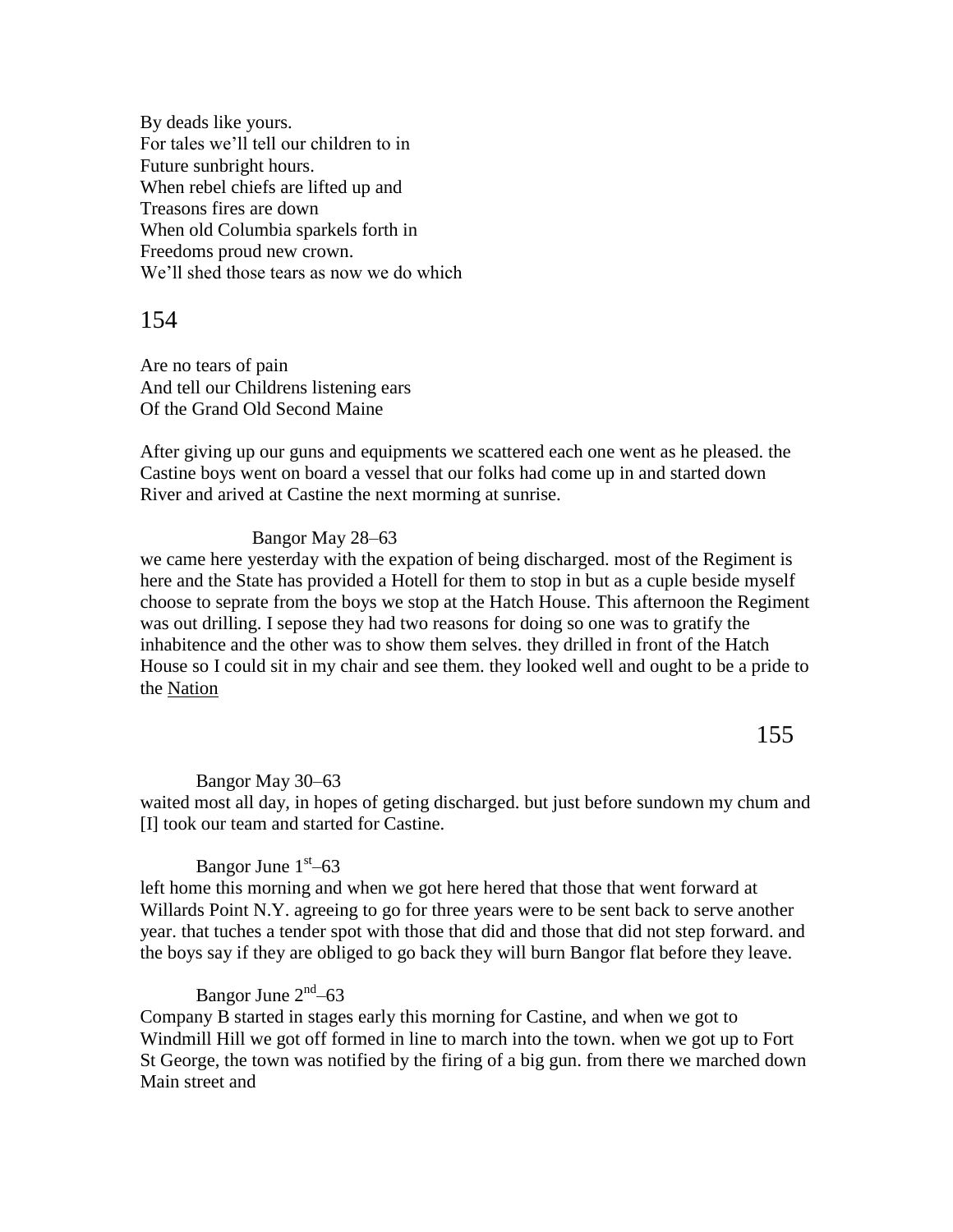## was escorted into Armery Hall where the tables was spread. and after being welcomed by the City Fathers we was told to hoe in. that we enjoyed better than their speaches, in the evening they honored us by a Ball.

Bangor June 6 –63

I came here on the  $4<sup>th</sup>$  and was discharged from United States servis last night at about 12 oclock, recieving a Bounty of \$100. and once more was a free man, the Colonel had to go on to Washington to explain maters in order to get those cleare that signed for the extry year So ends my life as Soldir.

After I had Lofed a while I enlisted on board of the Schooner Isaac Tansey a Revenier Cutter stationed at Castine and crused from there to Eastport I enlisted for one year at \$30 per month. but when I had served 21 days I run away from her. I could not beare to be tied up so soon after getting home. about this time I had comenced to go with Miss

157

Sarah Francis Patcher of West Brooksvill she was living in Castine and working in a taylors Shop and bording with her Grandmother. the first time that I see her, was the night of the Ball. that was got up for Company B, just before dark I went after my Pardner and as it was early we went on a walk and when we got to the Fort St George I met Miss Patcher. but there was nothing in the atmosphire or in my hart that told me she was soon to my wife after leaving the Cutter Alvin went on board. while he was in the Army Mother bought a house that stood clost to Uncle Benjamin Coombs house at the South End of the Town, and after we got home we bought a Quarter of acker of land a few rods to the Eastard of where it was standing and moved it buildings a saller the bigness of the house. after that I went to work for Goverment on a five gun Battery that was being built at the South End just bellow where I lived.

## 158

on the 15 of December 1863, John Veazie and I with our Girls concluded to get married, and at 7 oclock that eve we met on the shore just below where I lived where there was a Boat halled up and turned over there was lots of snow on the ground and it was very cold. we shoved the boat into the water and started for Brooksvill, intending to be Married at Decators Grays, then no one in Castine would know of it for Quite a while. it was custemery there to serinade and taking this corse we should beet the Boys. the River is out mile wide where we had to cross, and before we got half the distence the Boat comenced to leak and we had no bailing dish. when we got acrost to Bridghams Island the boat was half full of water, we landed on the bar that conects the island to the Main land turned the water out and halled her over with the help of the Girls. we then rowed to the bar that conects Moors Island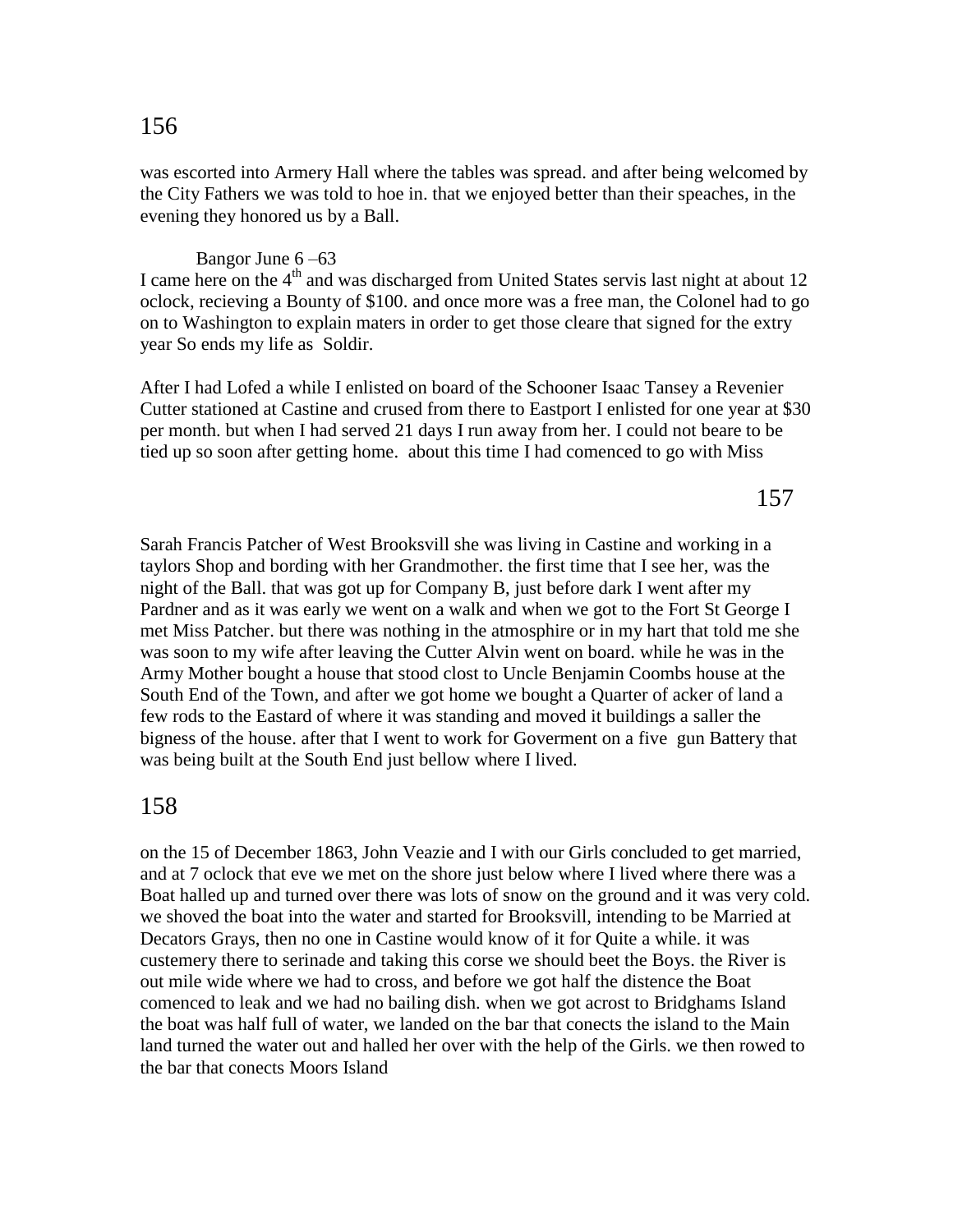to the main land and halled over that then we was clost to Grays but did not know it. I told John he would have to go Pilot as I did not know where Gray lived he said that he did. after rowing up Smiths cove about half a mile we went ashore and while the Girls run the Beach down to keep warm John and I waded over the surrounding Country the snow knee deep in surch of Decators Grays, finding no house we would go back to the boat get in and go a peace farther and then trye again. after trying a number of times we concluded that we must have gone bye it we then went back and when we got clost to the last bar we had crossed we found Grays we went to the door and knocked and soon the bed room window was lifted and Gray asked who was there. we told him who we was and our business. well gentlemen I am sorry that it is so but my lisence run out two days ago and I have not had it

## 160

renewed, although this was very sad news it was very amusing. we went back to the boars and told the Girls the news and started for home intending t row around the Island but we had hardly got started when it comence to snow and was so thick we could not see nut a short distence and we lost sight of the land, and about this time we here a serinading party ad we thought it was in Castine so we followed the sound untill we got into shole water. there we see we was mistaken for we was acrost Smiths cove and was in West Brooksvill. then we turned and started for Moors Island when we arived the boat so full of water that we could hardly manage her. we haled the boat up and turned her over expecting that we should be obliged to stop there all might and as there was no one living there it was not a very encureging thought. but in a few minutes it stopt snowing and we see lights

## 161

in Castine and we took to the boat again. when I got my girl to her Grandmothers the old lady thought she knew that we was married and she busied herself in getting the best room redy. she thought we was bashful. we rested untill the 17 of December and then we four went to the Methodist Ministers and was married and I took my wife home. a few evenings from that some one come to our door and knocked and when I got there there was no one there but there was a box about one foot squre which I carred in and examed in it was a stock of provisions and some household furniture. a sample of every thing that was neaded to eat and accompenied by a letter as coming from parents to their children naming the articles in the box and their uses and caushend to be very saving through our lives and lie up something for a rainy day.

## 162

Sarah Francis Pitcher who became my wife was the Daughter of Robert Pitcher of Castine Maine. He was the son of David of Castine. David and his Brother Wheeler came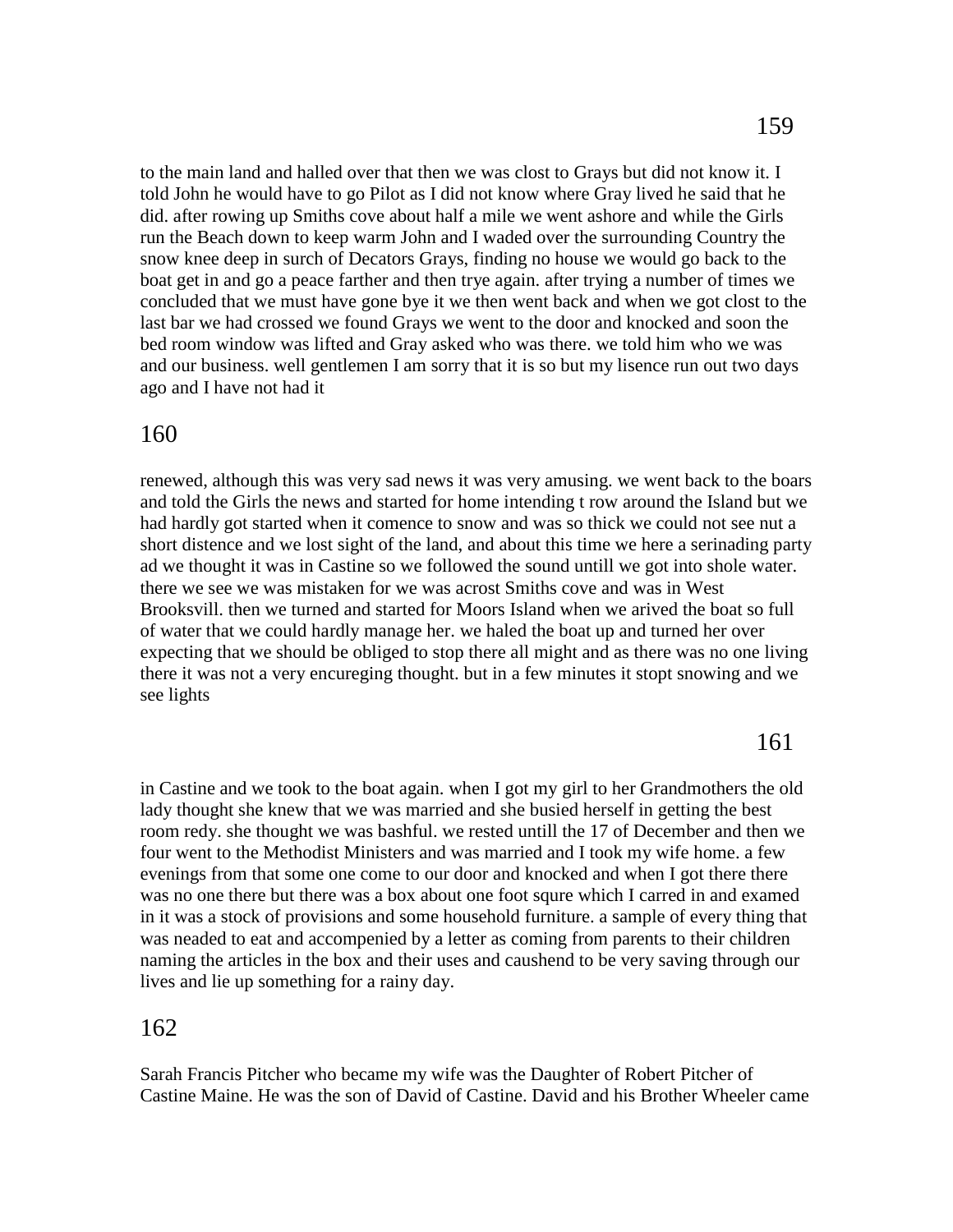from Scotland David settled in Castine Wheeler left there and they never knew what became of him. David married Sarah Jane Drugless and had three children. David Thorp, Robert and a daughter she died young. David Throop settled in Castine and raised up a large family. Robert run away from home when he was 9 years old and went in the Navie where he served untill he was 24 years old. he then came home and married Alice Snowman and lived during his life in Castine and West Brooksville they had six Children. Sara Francis, James, Elizabeth, Annie, David Thorp and Mary. she died when a year old. James was drowned off the wharf on Nautilus Island, when he was four years old. in 1862 Robert Pitcher died with a favor on bord of the Brig Abinas

163

Taylor on the pasage from the West Indies to Philadelphia, and was buried at sea his wife was living in West Brooksvill at the time and in 1864 Married Juel Varnum of the same place and has raised up another family

In the Spring of 1864 I shiped on board of the Schooner Cabnet bound to the Grand Banks. we got a good fair of Fish and got back August 19. two days after Virginia Etter was born, I then went on this shore one trip a Mackerling in the Eler Rose, gon about six weeks and did not do much. a short time after I got back the Town was thurly excited over a seposed attack on the Fort at the South end of the Town. there was 12 Soldirs spationd [stationed?] there under Sergeant as a guard to the Harbor and Town. their orders were to keep one of the big Guns loaded and to discharge it in case of an attack to allarm the Malita and one night the Big Gun was fired. accompanied with small guns and the whole Town was allarmed seposing that the Fort had been

### 164

Attacked by armed men, that marched from back of the Head. the next morning wen we went down to the Fort, we was showed where a number of Balls had struk the Flag Starf and one had went through the Corpels Cap. and a number of Balls has struk the corner of the Bareks where the Sergeant said he was standing. there was none of the Soldirs up excepting the Sergeant Corprel and one Private that was on post at the time so these three were all that was engaged, they showed us where the fence was knocked down in back of the Fort and there was blood on the rails. the Sergeant said they fired on the enemy and seposed that they wounded some as they hered groning. there was a few experts called among them was Lieut Collins he pronounced it human blood. That night there was a Town meeting called and the Hall was packed. and a good many expressed their opinion, and all thought that

165

there was denger of the Town being burned and the inhabetince put to the sword. there was only one exception Dr Bridgham who said he thought some ones Goose suffrid for that blood. he was what they called Copperhead and there was a good meny there that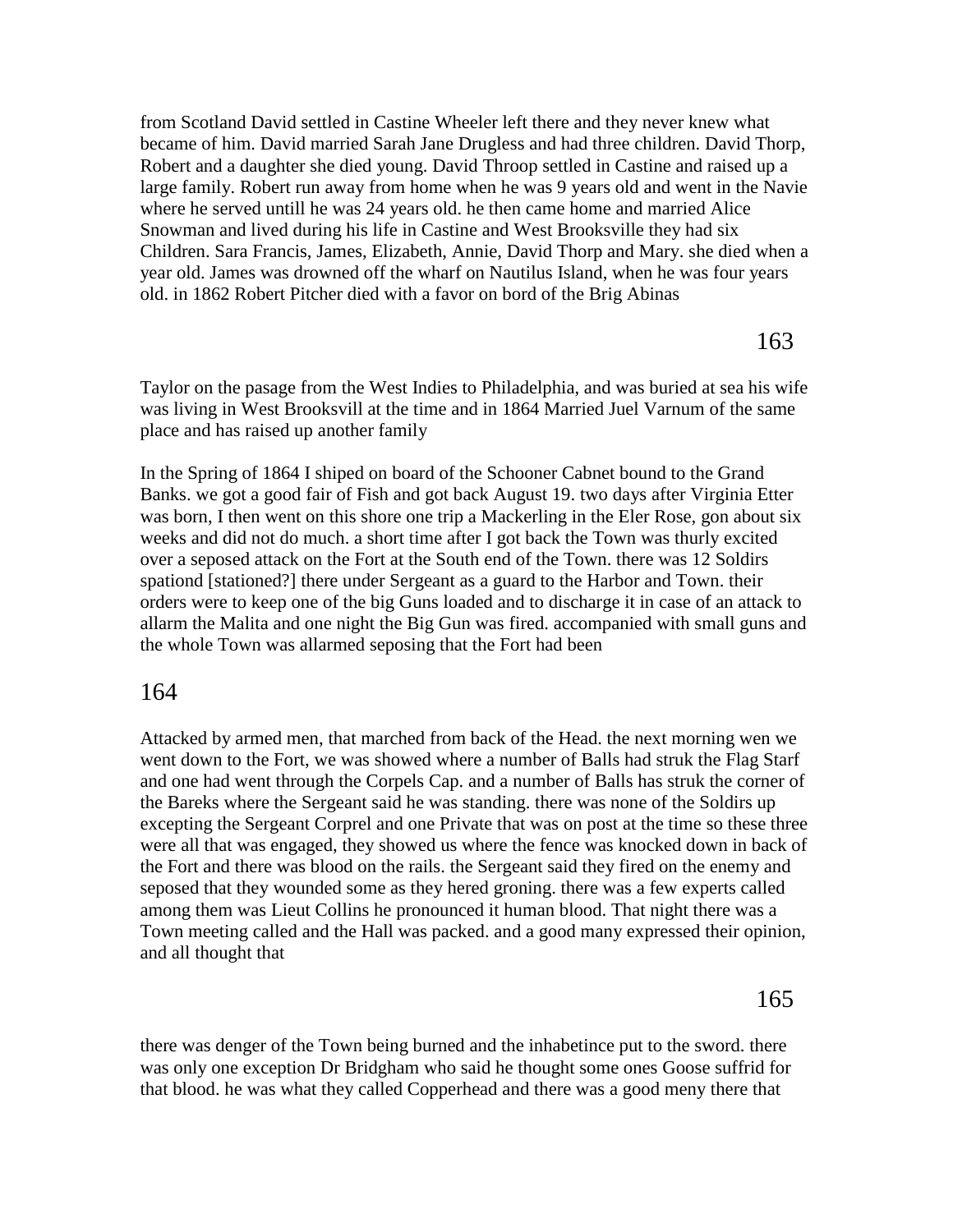would have liked to ride the Dr on a Rail<sup>4</sup>. the Sergeant Corprel and Private was there and each one was examined. and of corse all told the same story. after the thing had been talked up the Fathers of the Town said that we must have a guard to walk the street nights as we should be murdered in our beads. there was 4 appointed I being one of the number. our orders were to go armed and equiped redy for any emurgency. I was on about 15 nights and then there began to be doubts expressed whither the Fort had been attacked or not. and soon after that the three got into a Quarel and exposed the game. the Blood on the rails was from a hen that they killed for the parpos.

## 166

In November I went to Bangor and Shiped in a Topsail Schooner Mary E Purce of Bangor Loaded with Lumbr and bound to New York. And on the 15 of December and at noon we was 20 miles off old Cape Cod Light and the vessel got a fire, we had a deck load of ceader shingles with heavy timber piled over it, and the night before we had rain turning off cold freezing the timber together, it was blowing very hard at the time, we cut away the Lee stanchels and shoved the timbr overboard but when we got to the shingles they had burned a part so it was hard to handle them and by that time the deck was all ablaze soon catching the sails and rigen. we fought it as long as we could and then took to the Boat. leaving every thing. I lost all my cloths about one month pay \$30. the Brig Abner Tyler see us on fire and boar dow[n] to us and picked us up. I stopt on deck to help take care of the boat and then went into the cabin my Captain and his mate were siting by the fire, when I came in the Captain got

167

offered me his seat and interduced me to the Captain of the Brig saying if they had all been like him I should have saved my vessel. this was the same vessel that Robert Patcher died abord of. she landed us at Newport and the mate and I went on to New York and went to a bording house 16 Monroe Street I slept there one week chances to ship were very scarce. I then shiped on the James Crow of Truo Novascotia and on the 22 of December a very cold day we left New York harbor bound for Mexico. we had a strong Norther which lasted three days and carred us into warmer weather. we had a good passage and arived at the mouth of Rio Gran River when we had to ancor out side on account of a Bar that extends acrost the mouth with only three or four feet of water. we was discharged by Lighters<sup>5</sup>—we had a general cargo in the hold and wagons on deck just such as our Goverment used, and we had a great many boxes of harneses this stuf went to

## 168

 $\overline{a}$ 

 $4 \text{ A}$  "copperhead" was a derogatory name for Northern Democrats that were against the Civil War.

<sup>&</sup>lt;sup>5</sup> Smaller than a barge, steered by oars.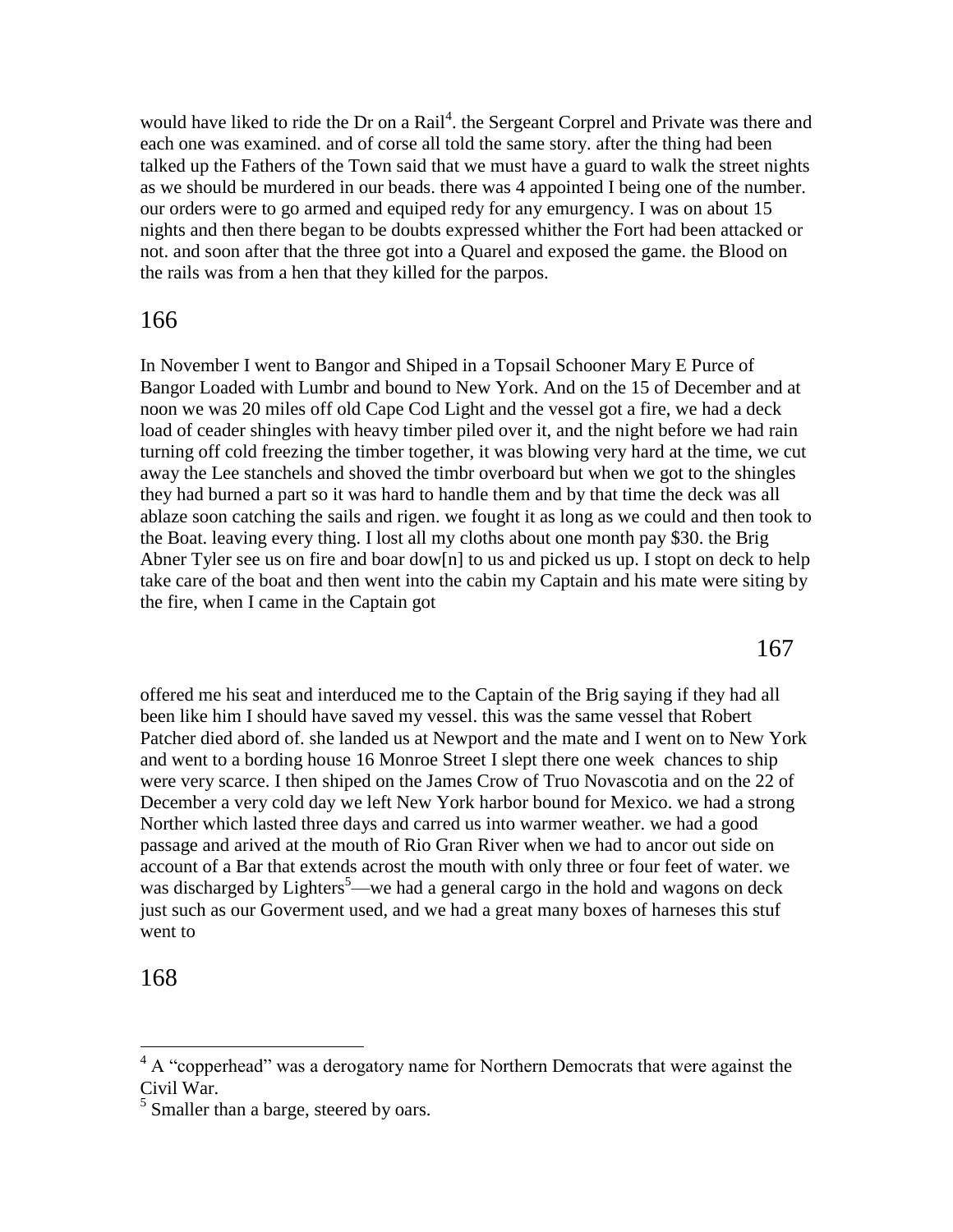Mattimorus and there is no doubt in my mind but what it crossed the River there and went into the Rebel lines. After stoping there about one month we left in balles for Harvanes Quby, where we charterd and went up to the Island to Armedus and took in a load of Mollases in taking this Mollases in it was brought along side in lighters. we stowed empty Hogsheads in the hole. we had a cuple of scids estending from one rail to the other over the main hatch we would hoist a hogshead up and turn it bung down over the hatch where we had a tub with a strainer in it and hose leading from the tub to a Hogshead in the hold. every once and a while we would be obliged to empty the strainer and each time we would have a Pick of rats mice big beas and lizerds. they say Mollases purifys itself I should hot it did. after getting loaded we started for Portland where we arived the 11 of May. I had a good time on

169

bord of the Brig if I was the only Yankee in her. the officers were all in simpathy with the Southerners and I had some perty warm times with them. in the Forkisal there was myself and one Englishman and two Sweeds. I had \$30 per month I got home the 13 of May, and found the family well. Uncle Jessie Coombs was about to leave Nautilus Island where he had been 10 years. he recomendit me to the Agent William Witherle and I took the place on the same lay that Uncle had it which was  $3/5$  of every  $18<sup>th</sup>$  Quintile. expenses all bore by the company excepting the hired help. the Island had about 60 akers in it and about one half was under cultivation, and I was to have 3/5 of the income of the farm. stock furneshed. I went and bought a yock of catel and moved on the 24 of May and went to planting. in July I made the fish of one small bankes and in the fall made the fish of two Grand Bankes about 1600 Quintiles. the small vessel had 2,50, Qu

## 170

after the Fish were made. I sold the oxen, keeping two cows and a heffer

In 1866 I don considble planting and cut about 14 Tuns of hay and made the fish of a cuple of small vessels, through the summer. August 30 the day my wife was 20 years old she give birth to a son which died about as soon as born. she was very sick we did not expet her to live for three days. May 17 I joyned the Free Masons in Hancock Lodg No 4 Castine in September two Bankers got in with 1,600 Quintile all I had for the year.

### 1867

in the spring I bought out a Pogie stand of a man in Castine and sit it up back of the Island hired a man all summer and farmed and Pogied untill the Bankers got in which was the first of September. I then hired another man and comenced making the fish of 4 Bankers which brought in 3200 Quartles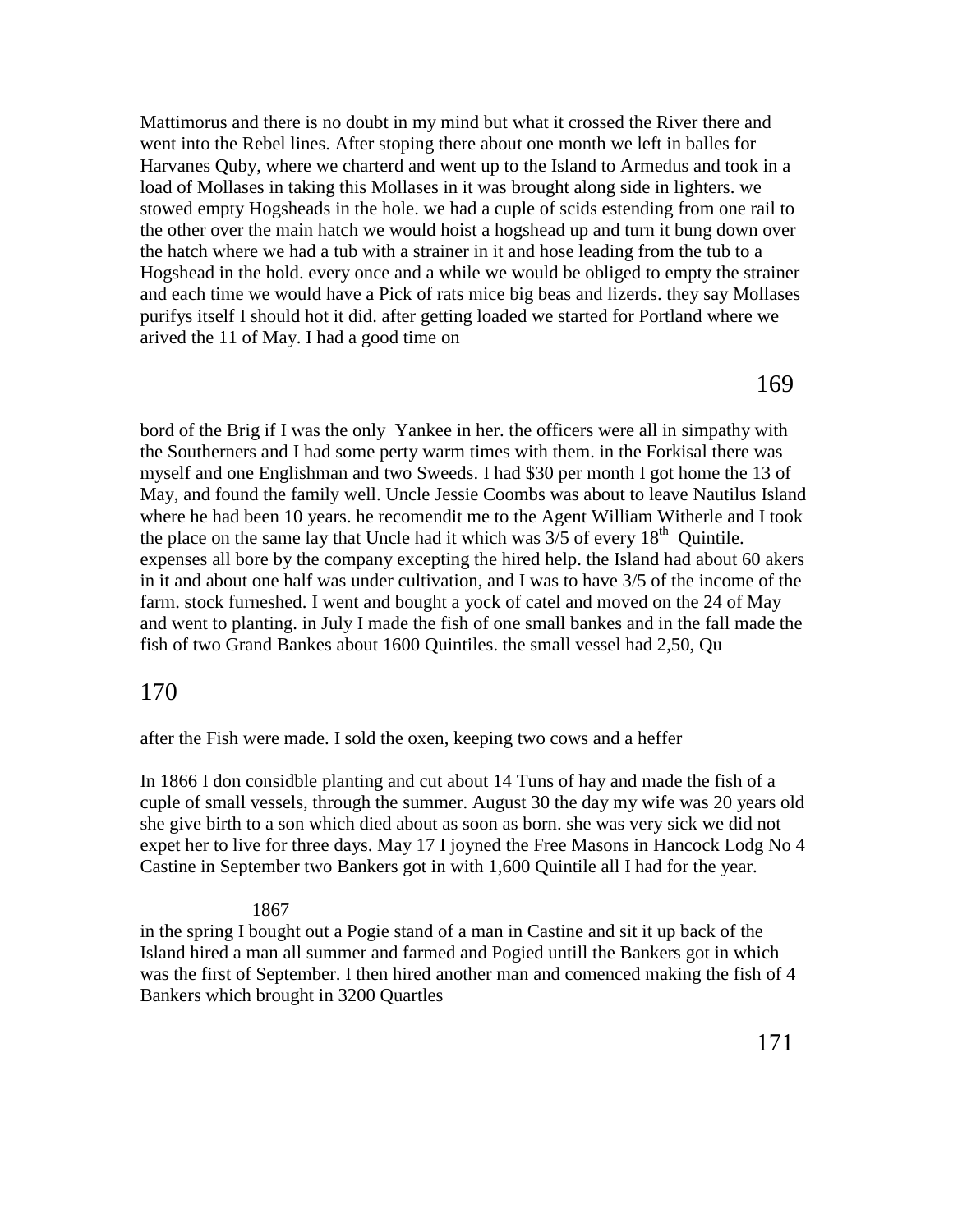after the fish were made I sold the oxen for \$250 which I had paid \$200 for For the good trade William Witherle gave me a Gun that was picked up on Bull Run Battle Field by the Fifer in Company I was in he sent it home and when he got home he sold it to Witherly for \$10. it is not of any real value exepting it being a Rebel gun and picked up on the Battle Field, the first Battle of the Rebellion November 8–1867 Flory Maud was Born.

#### 1868

I did not start my Pogie works this sumer as there was a doubt whether there would be any Pogies in they Bays. last season wast all most a failure I just cleared myself. I don my farming and did not have any help untill the last week in August as I expeted the 4 Bankers would comenced coming in by the first of September I had two men hired by the month and made the same amount of fish

that I made in 1867. I was two months in making the fish and then I had nothing to do untill spring as the wood was all up and cut.

#### 1869

this spring I accomplished what I have been trying for ever since I came on the Island. That was to have a Horse insted of oxen my Idea was that I could do my work cheaper and faster with a horse then oxen this Island has been run as a fish yard for 30 years. (it was run first by Uncle Benjamin Coombs) and they have always halled the fish out on a drag and wheeled them in, Witherle would say we have always used oxen and I do not think a horse would do, but this spring he told me to do as I chuse I then went and bought a horse and sent over to Belfast and had a cart made to order. I could drive the horse into the weet fish house back up to the fish

173

and take a larger load and do it Quicker and when the fish were made I had an extra pair of sidebords to put on the cart so I could take about 12 Quintile drive in the drye fish houses back up and dump. one man could hall in as fast as I could Yufle. when I could keep three men a wheeling I made 3700 Quintiles had one man hired by the month and paid 9 dollers out besides. so I had made a big saving and Witherle acknowledged that it was a good improvement. July 25 1869 Alvin Guines was born

#### 1870

Last years fish were sold during the winter to good advantage. and my years work as \$730. the only good year I have had on the Island. fish have been low every year excepting the first year, then the Agent was offered a good price for the fish as Quick as I got them made which if he had excepted I should have made about \$800. but he thought they would go higher and so did the